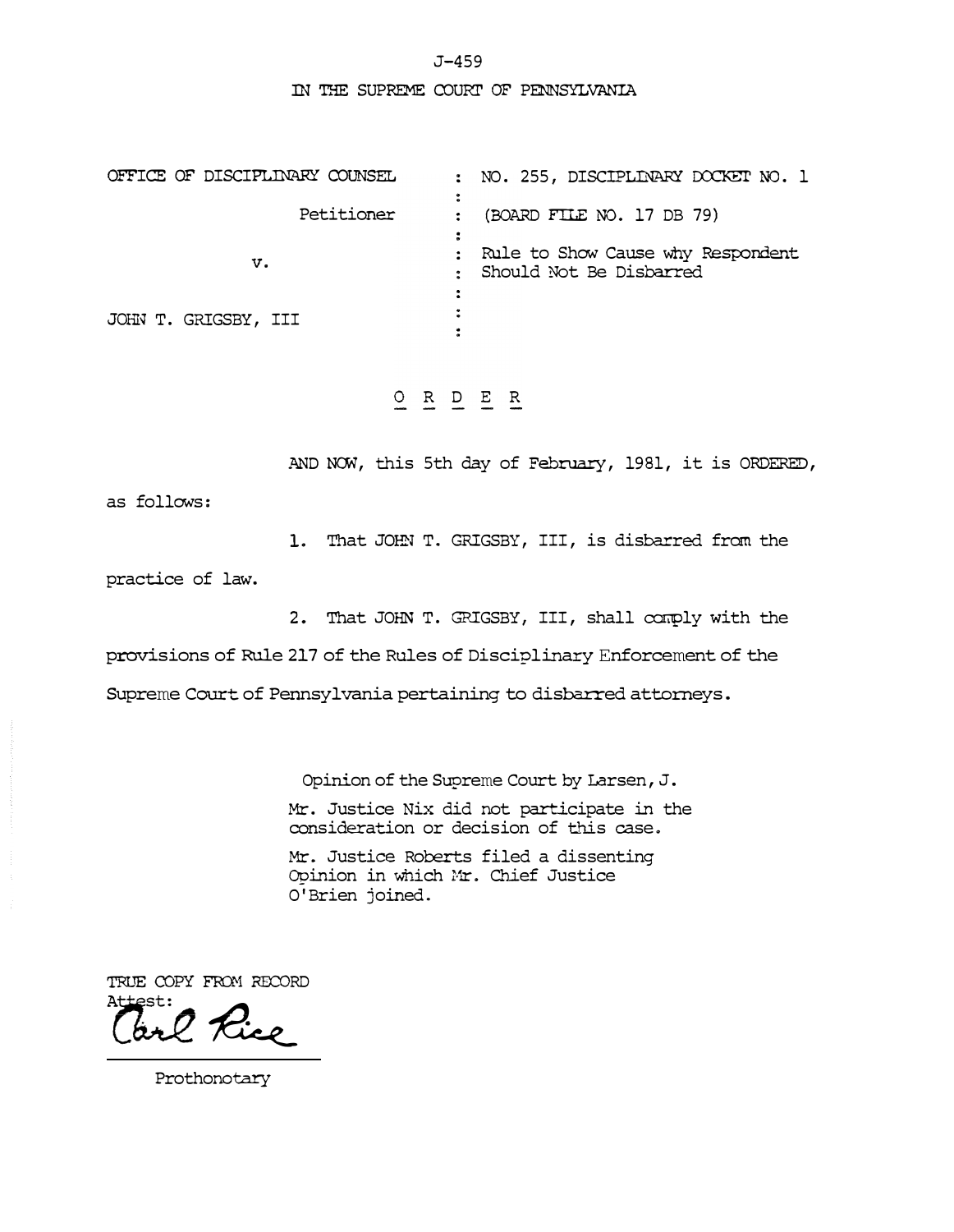### J-459

### IN THE SUPREME COURT OF PENNSYLVANIA

| OFFICE OF DISCIPLINARY COUNSEL<br>Petitioner | : No. 255, Disc. Dkt. No. 1<br>: Disciplinary Bd. File No.<br>: 17 DB 79 |
|----------------------------------------------|--------------------------------------------------------------------------|
| v.                                           | : Rule to Show Cause Why<br>: Respondent Should Not                      |
| JOHN T. GRIGSBY, III                         | : Be Disbarred                                                           |
| Respondent                                   | ARGUED: October 20, 1980                                                 |

#### OPINION

### JUSTICE ROLF LARSEN

# **RLED:** FEB 5 - 1981

This attorney disciplinary proceeding presents the following questions: whether there is sufficient evidence to prove that John T. Grigsby, III (respondent) filed a sworn pleading which he knew was false; whether respondent's conduct violates Disciplinary Rule 1-102 of the Code of Professional Responsibility [hereinafter cited as DR 1-102]; and whether disbarment is an appropriate sanction, considering respondent's history of disciplinary violations.

Respondent, a lawyer in the Philadelphia area since 1963, has a history of disciplinary infractions. In 1970, the Philadelphia Bar Association Committee of Censors (Committee) privately reprimanded respondent for failure to act competently because he mishandled a client's case during 1966-67. The Committee also noted that respondent's testimony at a hearing on the matter was misleading. In 1971, the Committee again privately reprimanded respondent for failure to act competently because he neglected a client's case during 1968-69.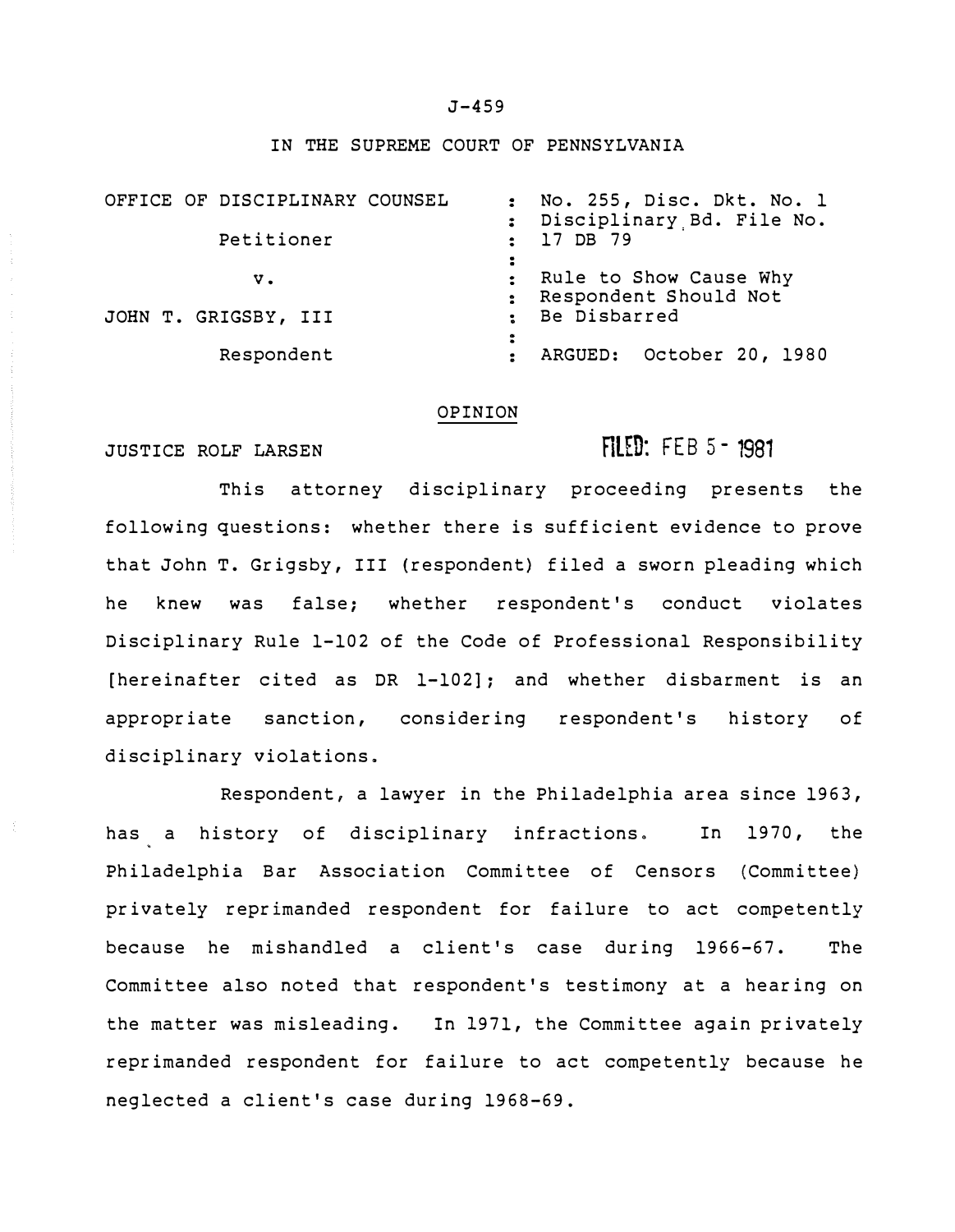Respondent has also been before this Court in a disciplinary proceeding which involved two separate incidents of misconduct, Office of Disciplinary Counsel v. Grigsby, Disciplinary Board File No. 5 D.B. 76. In one incident, respondent filed a false petition seeking counsel fees in 1973. (He had been courtappointed counsel in a murder case tried in 1971-72.) The petition was fraudulent and was filed for the purpose of obtaining fees for work respondent did not perform. In the other incident, respondent filed a false complaint in connection with a tenant's negligence action against a landlord. The tenant's accident occurred on February 27, 1969, but the complaint which was filed on March 1, 1971 falsely showed the date of accident as March 1, 1969. Respondent had missed the statute of limitations, so he changed the date on the complaint after the tenant had signed it. The fraud was eventually discovered and the action was barred. On April 19, 1979 this Court publicly censured respondent for these incidents.<sup>1</sup>

In this case, two charges have been brought by the Office of Disciplinary Counsel (Petitioner). Respondent admits one of the charges: filing a false sworn application for a driver's license. Because a 1968 judgment against respondent arising out of a car accident remained unsatisfied, respondent's driver's license (issued to "John T. Grigsby, III") was revoked in 1972. In 1975,

<sup>1.</sup> Justices Nix, Manderino, and Larsen voted for a<br>public censure. Former Chief Justice Eagen and Justice Roberts Former Chief Justice Eagen and Justice Roberts voted for a six month suspension. Chief Justice O'Brien did not participate in the decision.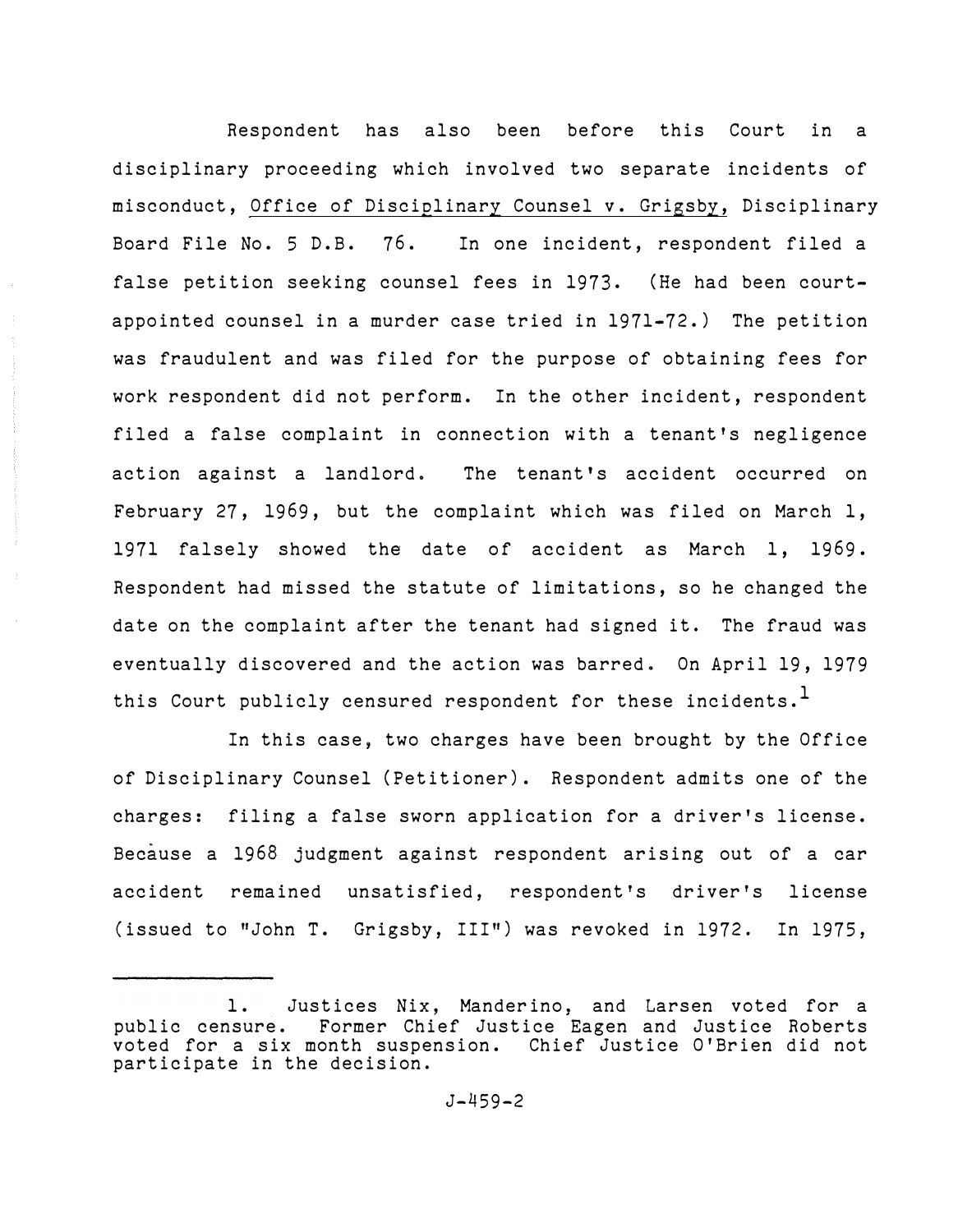a sworn application for a driver's license under the name "John T. Grigsby, Jr." In the application he falsely stated that no license had ever been issued to him, that no judgments against him arising out of a car accident were unsatisfied, and that no license issued to him had ever been revoked. A new license was issued in response to this application but revoked when the fraud was discovered.

Respondent denies the other charge that he filed a sworn pleading known to be false in connection with a garnishment proceeding. The judgment creditor who held the unsatisfied 1968 judgment sought to execute against respondent by garnishing his checking account. Respondent resisted the execution by filing a Petition to Stay Writ of Execution which stated that funds in the checking account belonged to clients and could not be reached by his creditor. Soon afterward, however, respondent voluntarily surrendered the account to the creditor. Petitioner maintains that respondent owned the funds in the account and that the pleading was false.

A Hearing Committee found both charges true and recommended a one-year suspension. These findings and recommendation were reviewed by the Disciplinary Board, affirmed, and submitted to this Court. On July 7, 1980, this Court rejected the recommendation of the Disciplinary Board, suspended respondent immediately, and directed him to show cause why he should not be disbarred.

Respondent contends that there was insufficient evidence to prove the charge that he filed a sworn pleading known to be false. This contention is without merit. Evidence is sufficient  $J-459-3$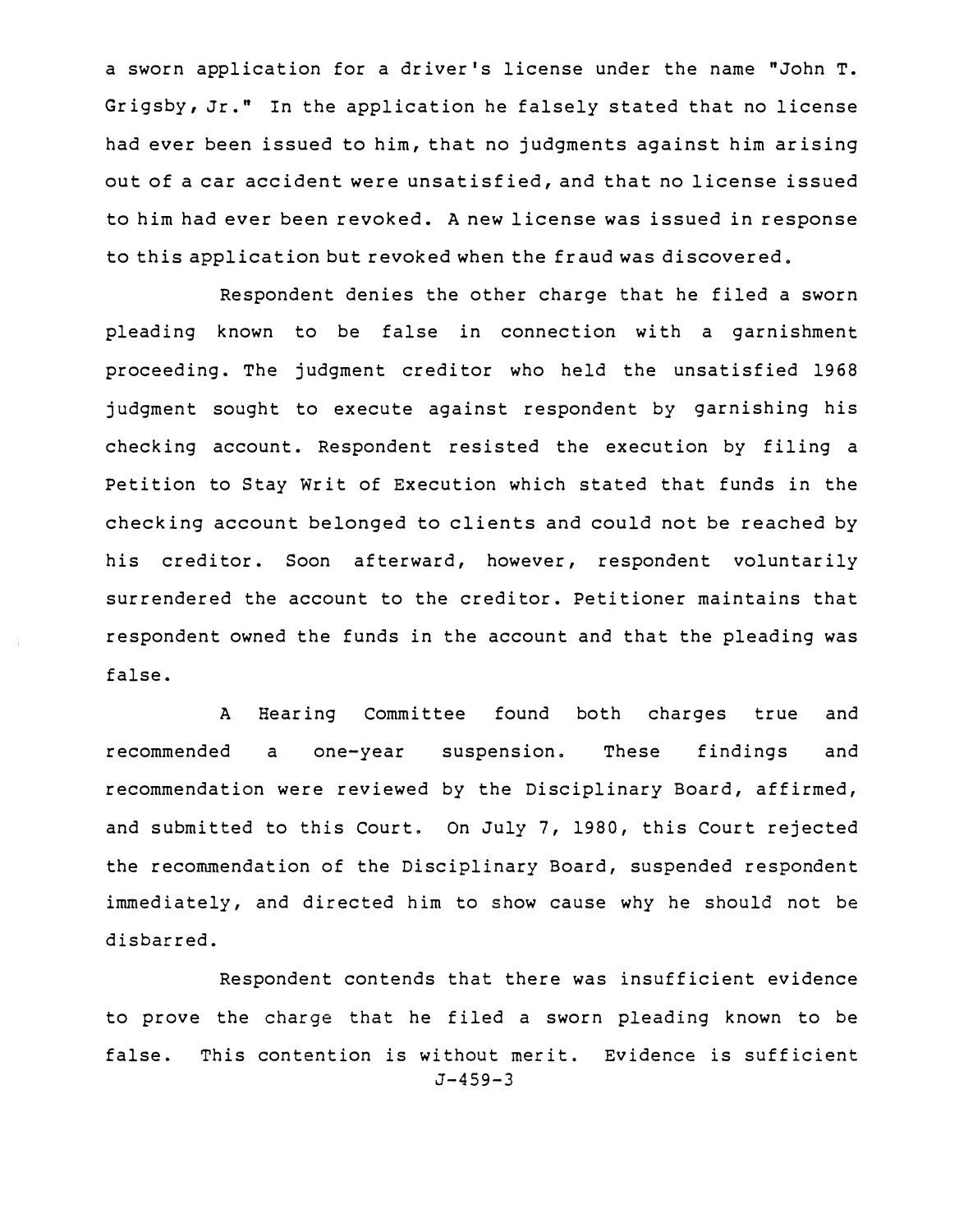to prove unprofessional conduct if a preponderance of the evidence establishes the conduct and the proof of such conduct is clear and satisfactory. In re Berlant, 458 Pa. 439, <sup>3</sup>28 A.2d 471 (1974). The conduct may be proven solely by circumstantial evidence. Lemisch's Case, <sup>3</sup>21 Pa. 110, 184 A.72 (1936); Salus's Case, <sup>3</sup>21 Pa. 106, 184 A.70 (1936). In this case, various checks which the respondent had drawn on the garnished account were introduced into evidence. The checks were made out to "cash" (cash withdrawal), the "Disciplinary Board of the Supreme Court of Pa." (a personal annual fee), and "Citizens for Judge Carson"(a political contribution). Because these payments were clearly for private purposes, the checks circumstantially prove that the account was not a client account.<sup>2</sup> Additionally, respondent later voluntarily surrendered the account to the judgment creditor, an act inconsistent with client ownership. Finally, respondent's own testimony<sup>3</sup> in the garnishment proceeding suported his ownership: He testified that he could not state why the client funds were being held and he could not identify the clients who owned the funds. He also admitted that he paid his secretary from the account. This evidence is sufficient to support the conclusion that the account was not a client account, contrary to respondent's sworn pleading.

<sup>2.</sup> Respondent's attack on the relevancy of these checks is ill founded: the checks clearly tend to prove his ownership of the account and do not equally support an inference of client ownership.

<sup>3</sup>. June 24, 1974 Hearing on Petition to Stay Writ of Execution, Solomon v. Grigsby, No. 30 May Term, 1974, Execution (Court of Common Pleas of Chester County, Pa.).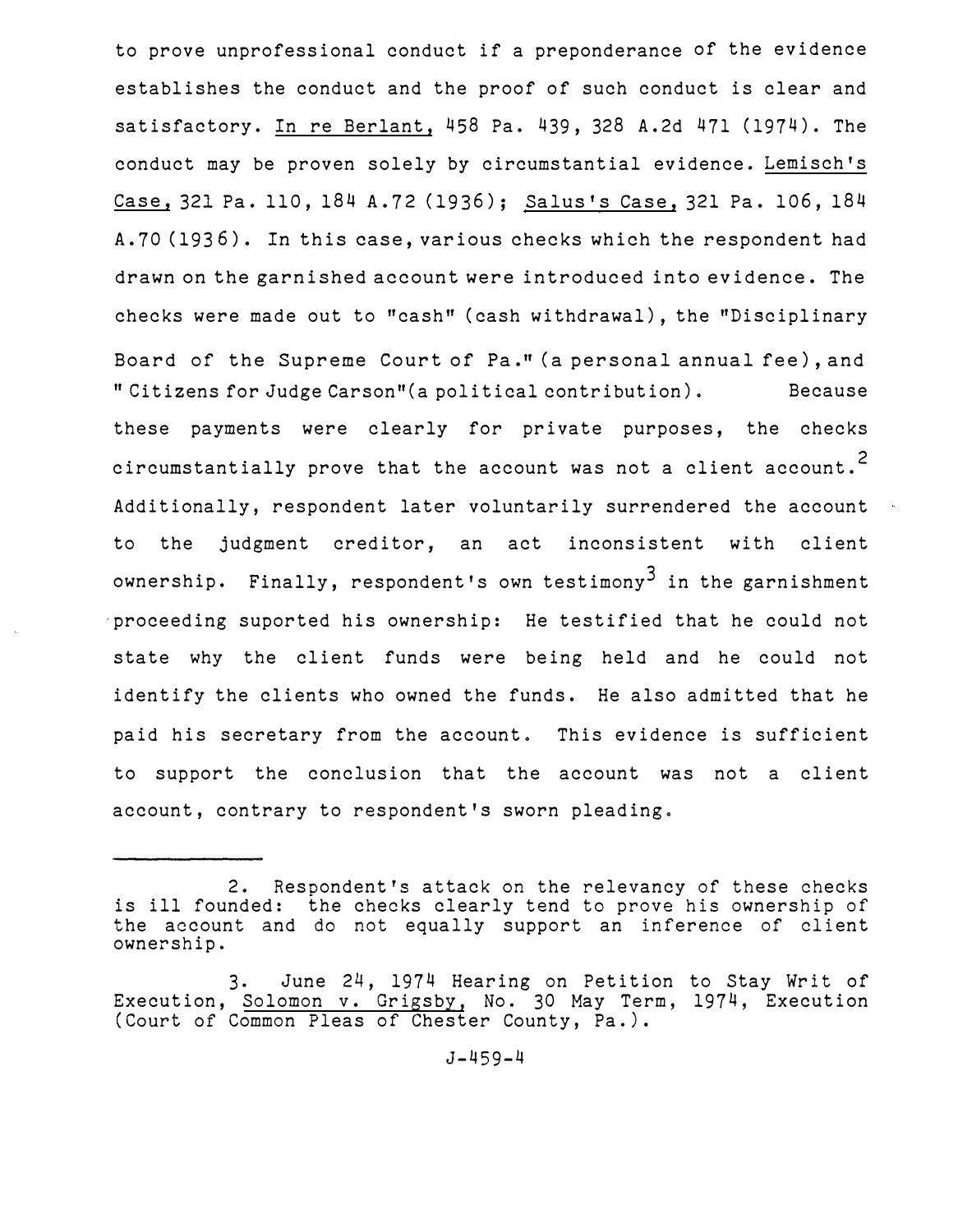The scope of this Court's review is de novo as to both the findings and the recommendations of the Disciplinary Board. Pennsylvania Rules of Disciplinary Enforcement 208(e) [Rules hereinafter cited as Pa.R.D.E. \_\_ ]; Matter of Green, 470 Pa. 164, 368 A.2d 245 (1977). Based on respondent's admission, we find he filed a sworn application for a driver's license, which he knew to be false; based on the evidence, we find that respondent filed a sworn pleading, which he knew to be false, in order to resist the garnishment of a personal bank account.

There need be little discussion about whether respondent's conduct constitutes "misbehavior" and violates DR 1- 102.<sup>4</sup> His conduct clearly involves "dishonesty, fraud, deceit, or misrepresentation" within the ambit of DR 1-102(a) (4). Respondent's fraudulent conduct clearly violates DR 1-102 (a) ( 3) which prohibits "illegal conduct involving moral turpitude. See Yurick v. Commonwealth Board of Osteopathic Examiners, 43 Pa. Commw. Ct. 248, 402 A.2d 290 (1979}. (Fraud is the touchstone of "moral turpitude").

DR 1-102. MISCONDUCT (a) A lawyer shall not: ... (3) Engage in illegal conduct involving moral turpitude.<br>(4) Engac Engage in conduct involving dishonesty, fraud, deceit, or misrepresentation.

<sup>4.</sup> Disciplinary Rule 1-102 of the Code of Professional Responsibility provides, in pertinent part: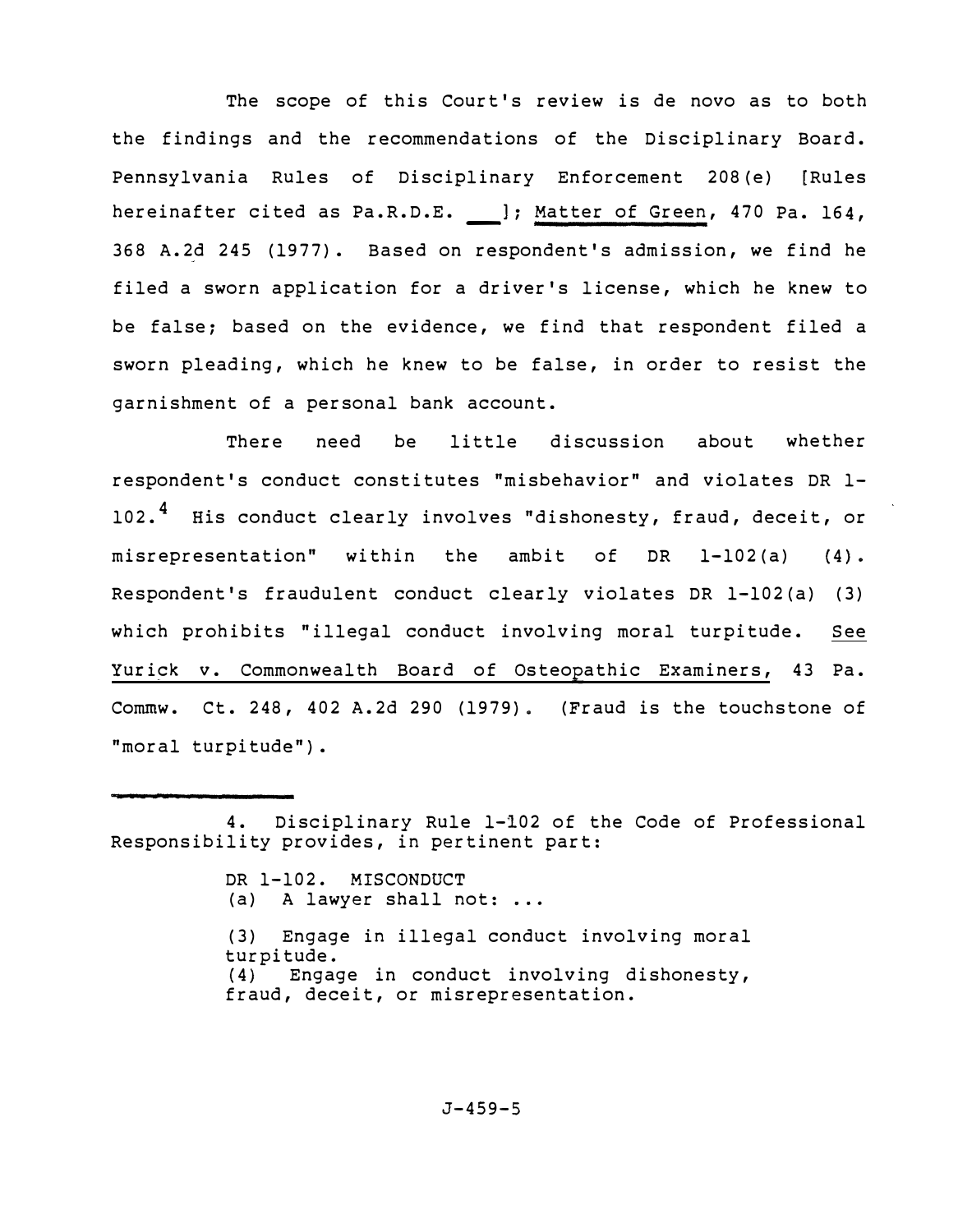An attorney's violation of the Disciplinary rules subjects him to the imposition of discipline. Pa.R.D.E. 203(a). One of the disciplines specified in Pa.R.D.E. 204(1) is disbarment and petitioner contends that respondent should be disbarred. We now consider whether disbarment is appropriate in this case.

This Court has held that false swearing is an "egregious species of dishonesty" which goes to the heart of the legal profession:

> We are reminded of the comment of Daniel Webster: "Tell me a man is dishonest, and I will answer he is no lawyer. He cannot be, because he is careless and reckless of justice; the law is not in his heart, is not the standard and rule of his conduct." D. Webster, Speech to the Charleston, South Carolina Bar, May 10, 1847.

Montgomery County Bar Association v. Hecht, 456 Pa. 13, 21 n.9, 317 A.2d 597, 602 n.9 (1974). In choosing an appropriate punishment, this is no doubt that dishonesty on the part of an attorney establishes his unfitness to continue practicing law. Truth is the cornerstone of the judicial system; a license to practice law requires allegiance and fidelity to truth. Respondent's false swearing and dishonest conduct are the antithesis of these requirements. We deem disbarment to be the appropriate remedy for false swearing.

Despite respondent's arguments to the contrary, we cannot distinguish between dishonesty involving client matters and dishonesty in private matters: the seriousness of respondent's misconduct is not lessened by the fact that the victims of his fraud were not his clients. See Maryland State Bar Association, J-459-6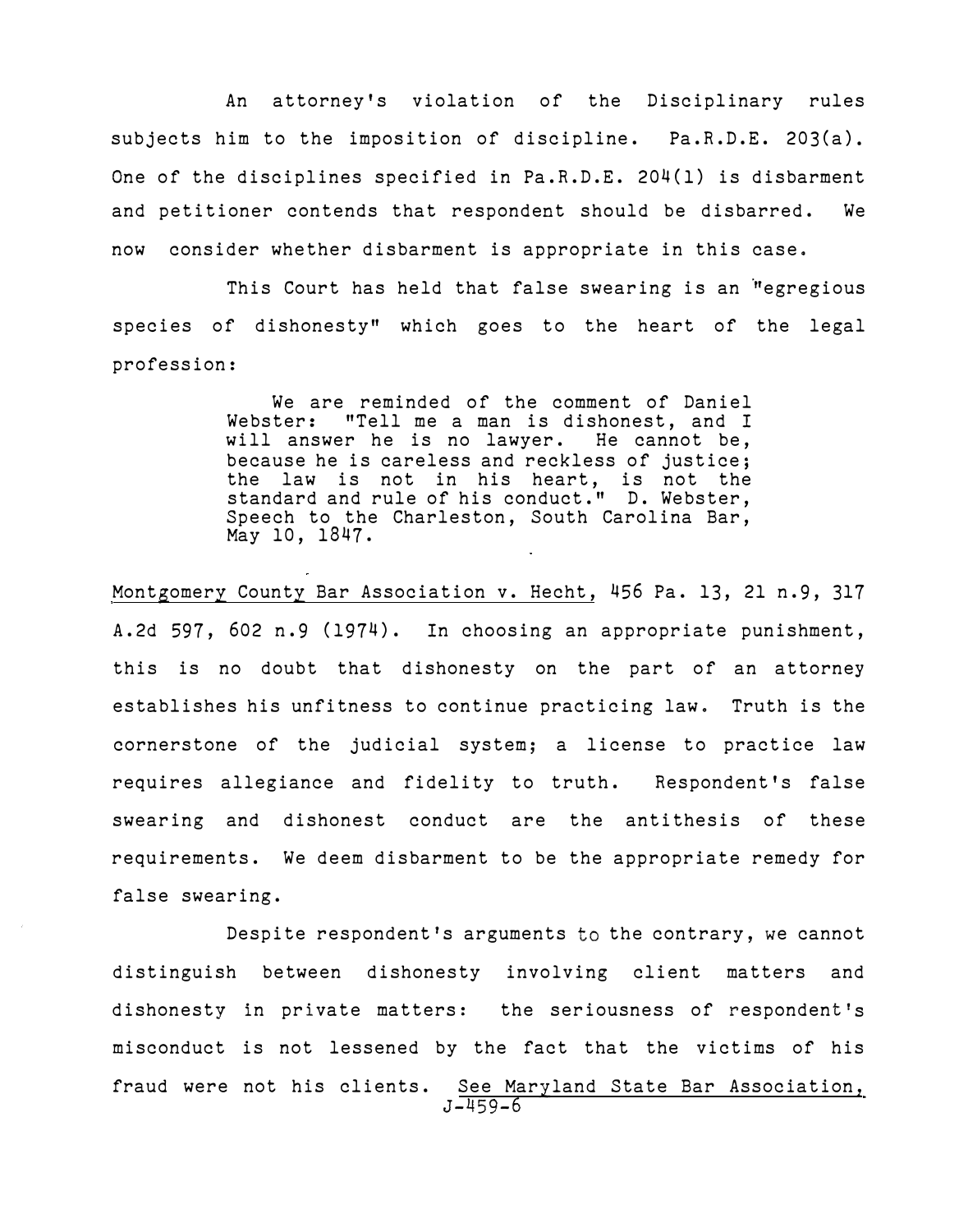Inc. *v.* Agnew, 271 Md. 543, 318 A.2d 811 (1974) (disbarment of former Vice-President Spiro T. Agnew).

Additionally, disbarment is appropriate in cases of recidivist misconduct.<sup>5</sup> Matter of Green, supra. Respondent's record of repeated disciplinary violations cannot be ignored.

Respondent asserts that he should not be disbarred because all the incidents which resulted in this disciplinary action occurred prior to the 1979 public censure. The 1979 censure by this Court for entirely unrelated misconduct can in no way "cover" the offenses in this case. A censure or any other sanction does not purport to exonerate prior misbehavior. In fact, the only relevance the 1979 censure has to this case is in determining punishment.

Finally, respondent suggests that Regents of University of California v. Bakke, 438 U.S.265, 98 S. Ct. 2733 (1978) supports his cause, and that rehabilitative sanctions should be favored over retributive sanctions. In Bakke, Mr. Justice Marshall did express a concern for the small number of Black attorneys in this country, and respondent is a Black attorney, practicing in Philadelphia

<sup>5.</sup> Respondent notes that in several prior decisions this Court has imposed a suspension and not disbarment for dishonesty. Berlant, supra; Hecht, supra; Office of Disciplinary Counsel v. <u>Walker, 469</u> Pa. 432, 366 A.2d 563 (1976). However, those cases are distinguishable from respondent's because he has a history of disciplinary infractions.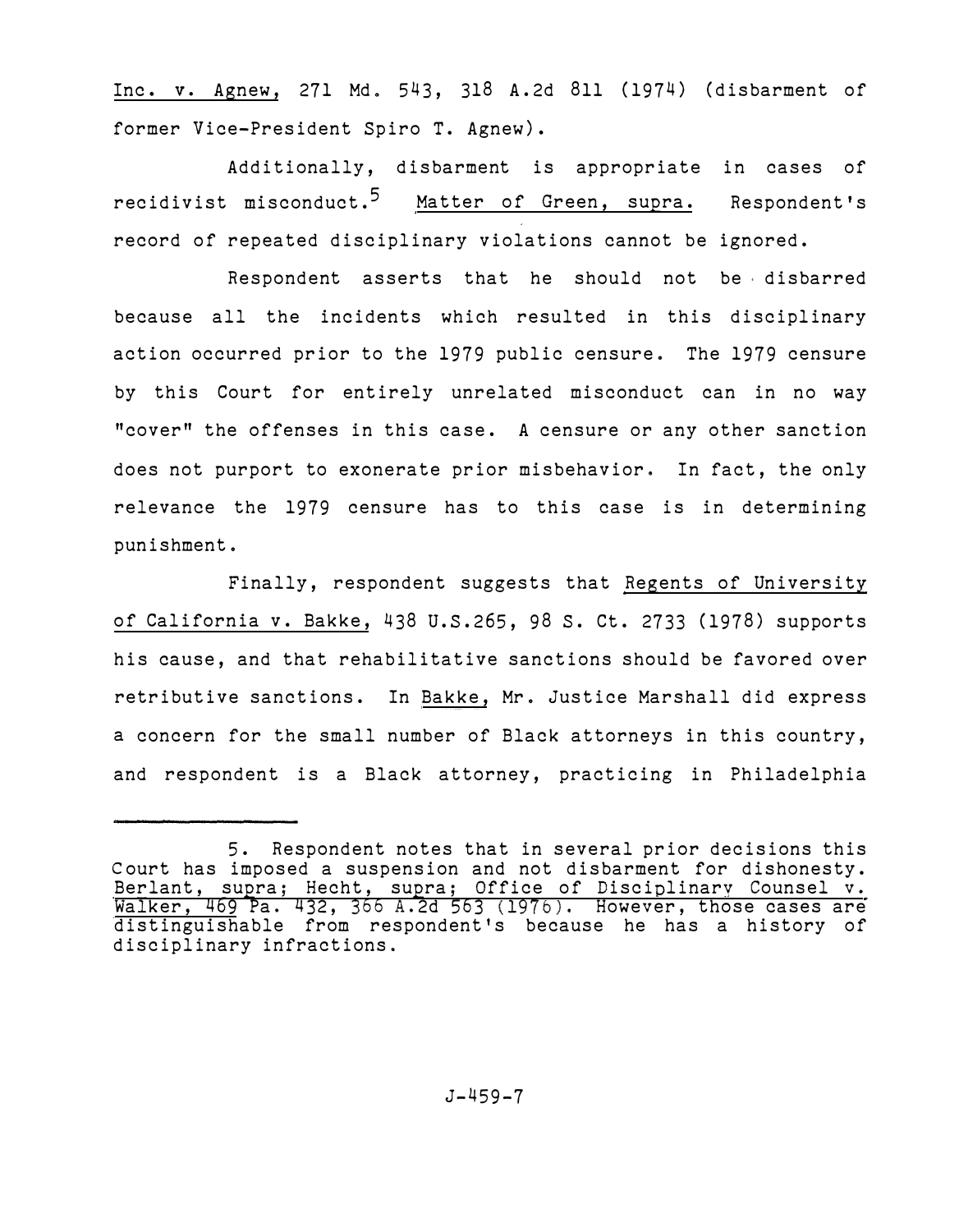since 1963. However, the Bakke case dealt with admissions to a professional school, and we fail to see how it is apposite to a case of professional misconduct occurring after seventeen years of practice. Furthermore, the race of an attorney can have absolutely no bearing on the appropriate punishment for professional misconduct.

The purpose of the Code of Professional Responsibility and the Rules of Disciplinary Enforcement is to protect the public, the profession and the courts. Whenever an attorney is dishonest, that purpose is served by disbarment. Rehabilitation may occur, but only after a sanction is imposed, and primary responsibility for rehabilitation rests with the sanctioned attorney.<sup>6</sup>

In fact, petitioner is properly carrying out his duties as prosecutor in disciplinary proceedings. Pa.R.D.E. 207(b)(3). From this perspective the real client of the office of Disciplinary counsel is the public.

<sup>6.</sup> Additionally, respondent makes the meritless argument that he should not be disbarred because the petitioner is also guilty of professional misconduct. Respondent correctly notes that petitioner is the attorney for the Disciplinary Board (Pa.R.D.E. 208(e) (2)). Respondent erroneously concludes that the petitioner is guilty of misconduct--not observing his clients wishes--for recommending disbarment which is more severe than the suspension recommended by the Disciplinary Board.

However, the major difficulty with respondent's argument is that it exhibits a lack of the necessary ethical perception<br>demanded of members of the legal profession. See Matter of demanded of members of the legal profession. See Matter of Leopold, 469 Pa. 384, 366 A.2d 227 (1976). Respondent's assertion that another attorney is also guilty of misconduct can in no manner lessen his culpability or lessen his punishment.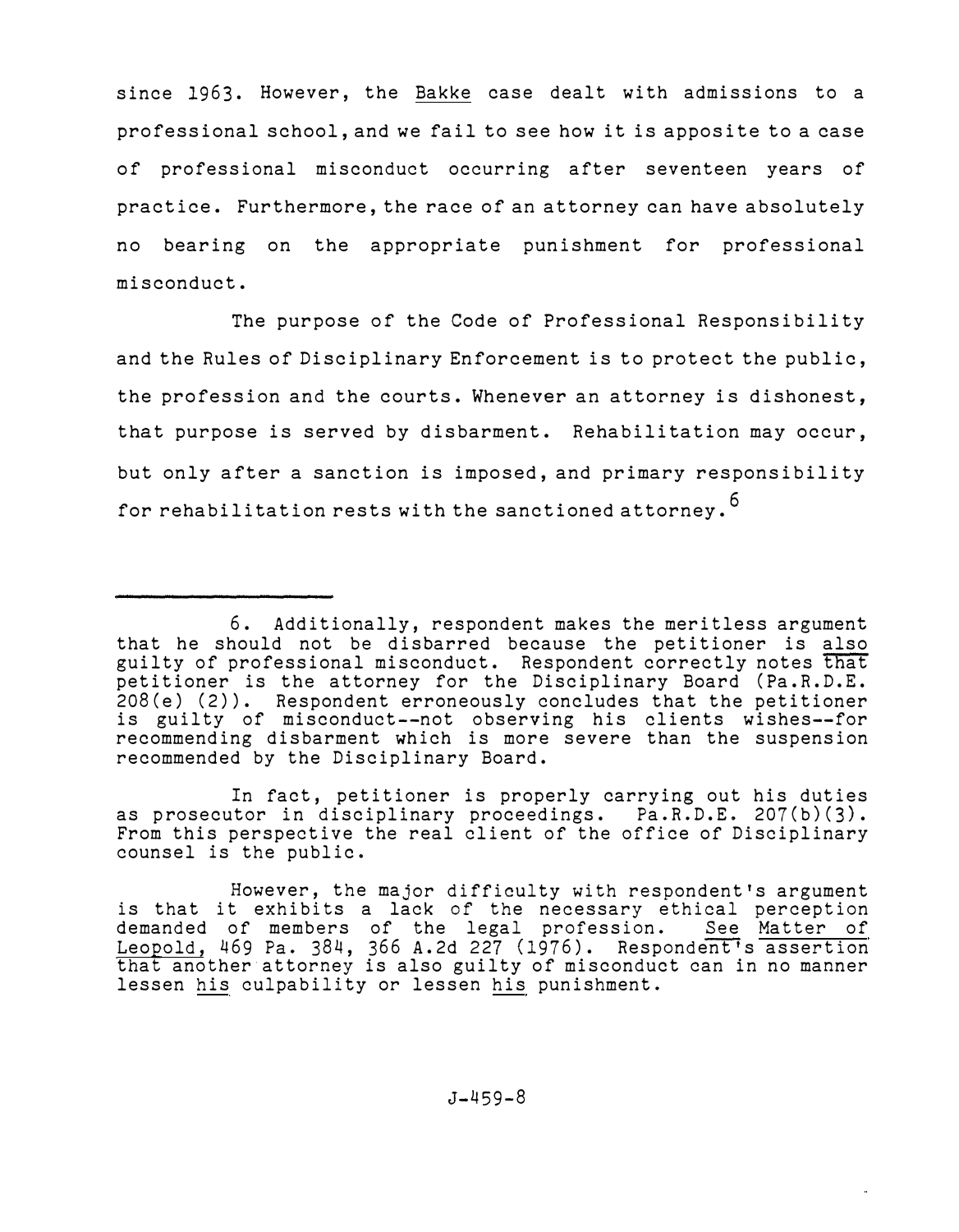We conclude that disbarment is necessary to protect the public, the profession, and the courts from a lawyer who has repeatedly engaged in professional misconduct. Pursuant to our constitutional power to supervise the conduct of attorneys who are officers of this Court, we enter an order disbarring respondent.

Mr. Justice Nix did not participate in the consideration or decision of this case.

Mr. Justice Roberts filed a dissenting opinion in which Mr. Chief Justice O'Brien joined.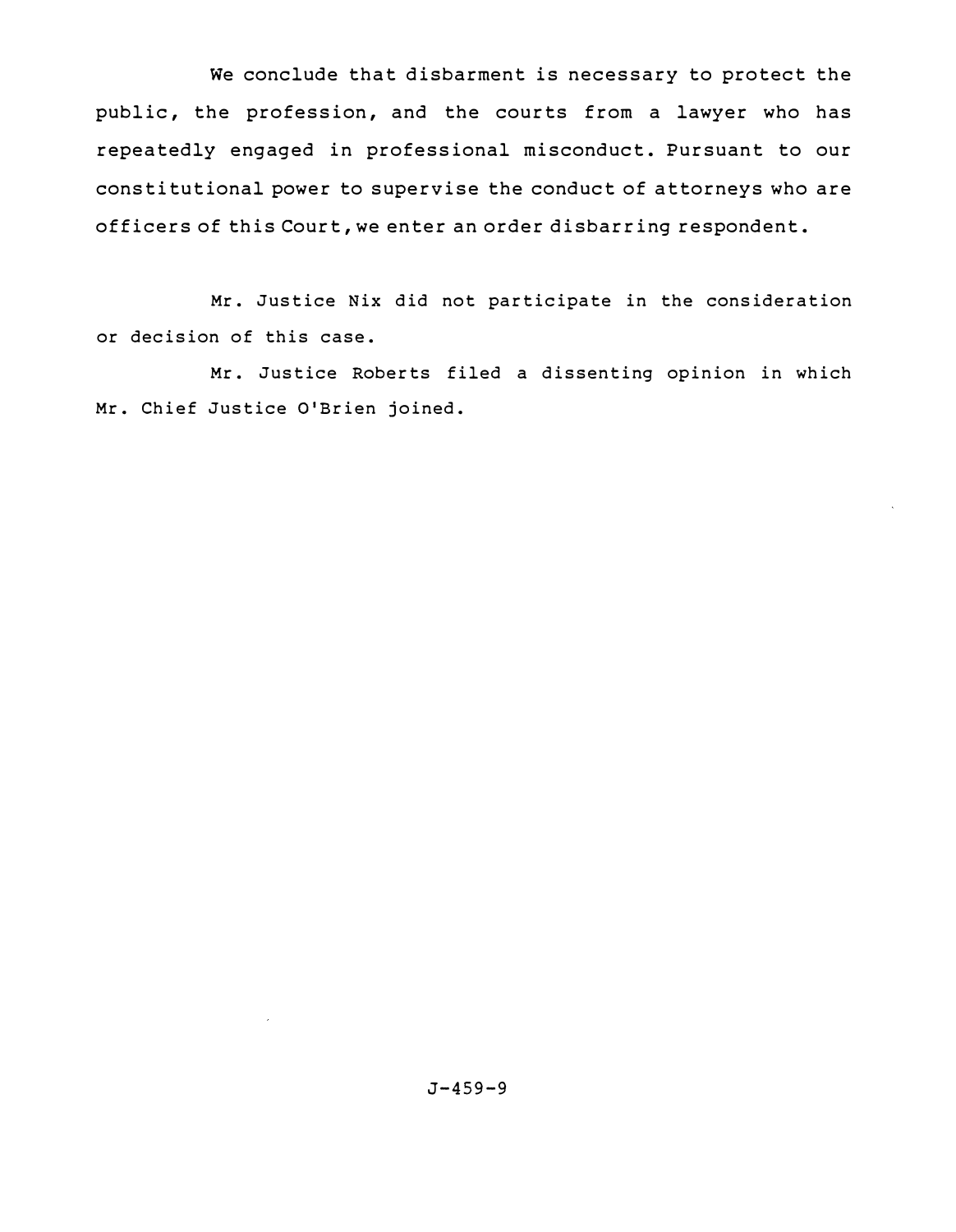### ORDER

AND NOW, this \_\_\_\_ day of \_\_\_\_\_\_\_\_\_\_\_\_\_\_\_\_\_, 198\_, it is ORDERED, as follows:

1. That John T. Grigsby, III, is disbarred from the practice of law.

2. That John T. Grigsby, III shall comply with the provisions of Rule 217 of the Rules of Disciplinary Enforcement of the Supreme Court of Pennsylvania pertaining to disbarred attorneys.

> Mr. Justice Nix did not participate in the consideration or decision of this case.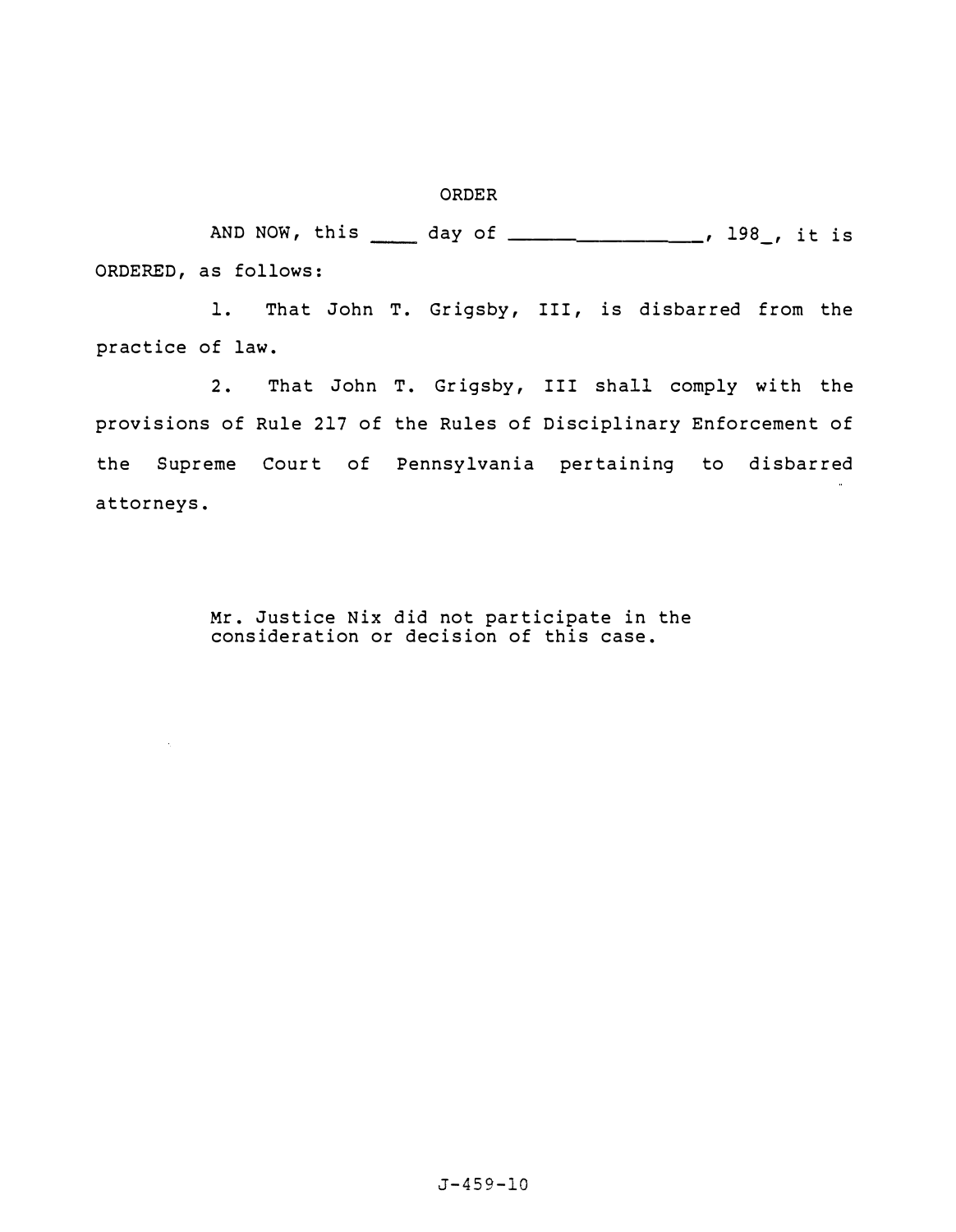[459]

### IN THE SUPREME COURT OF PENNSYLVANIA Eastern District

| OFFICE OF DISCIPLINARY<br>COUNSEL, | : No. 255, Disc. Dkt. No. 1<br>: Disciplinary Bd. File No. 17 DB 79. |
|------------------------------------|----------------------------------------------------------------------|
| Petitioner                         |                                                                      |
| V.                                 | : Rule to Show Cause Why Respondent<br>: Should Not Be Disbarred.    |
| JOHN T. GRISGBY, III,              |                                                                      |
| Respondent                         | : ARGUED: October 20, 1980.                                          |

## DISSENTING OPINION

ROBERTS, J. ROBERTS, J.

In April of 1979, when this Court was presented with respondent's record, former Chief Justice Eagen and I took a minority view and agreed with the recommendation of the Disciplinary Board that this Court should have suspended respondent for a period of six months, and should not have entered a mere public censure. Although this Court is now presented with additional, substantiated charges of serious misconduct by respondent, including a falsely sworn application for a driver's license, there is, in light of the majority's previous public censure, no basis in fairness for disbarment The charges now before us all pre-date this Court's public censure. There is no evidence that, since this censure, respondent has engaged in any improper conduct. On this record, I would agree with

 $-1-$